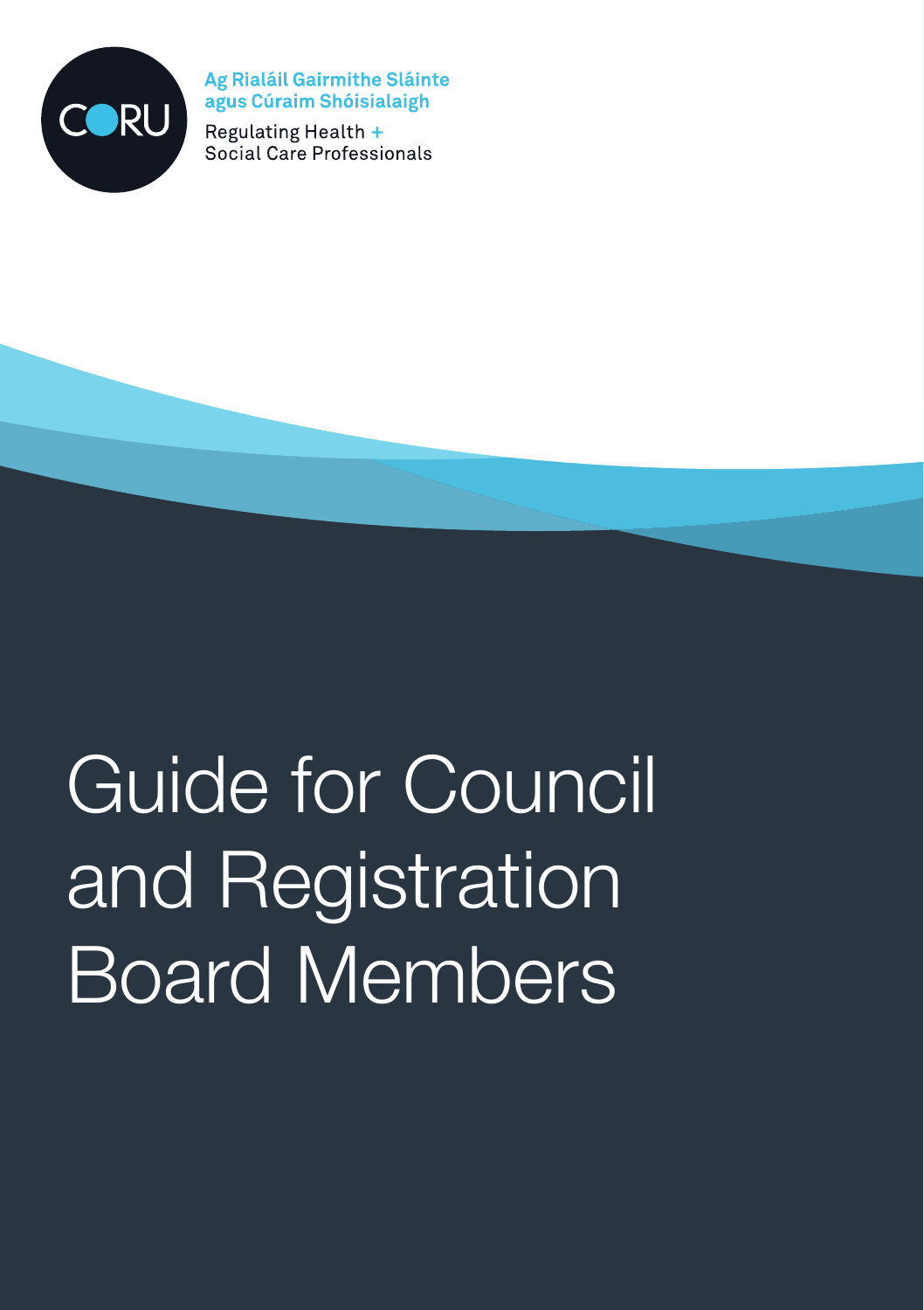Health and Social Care Professionals Council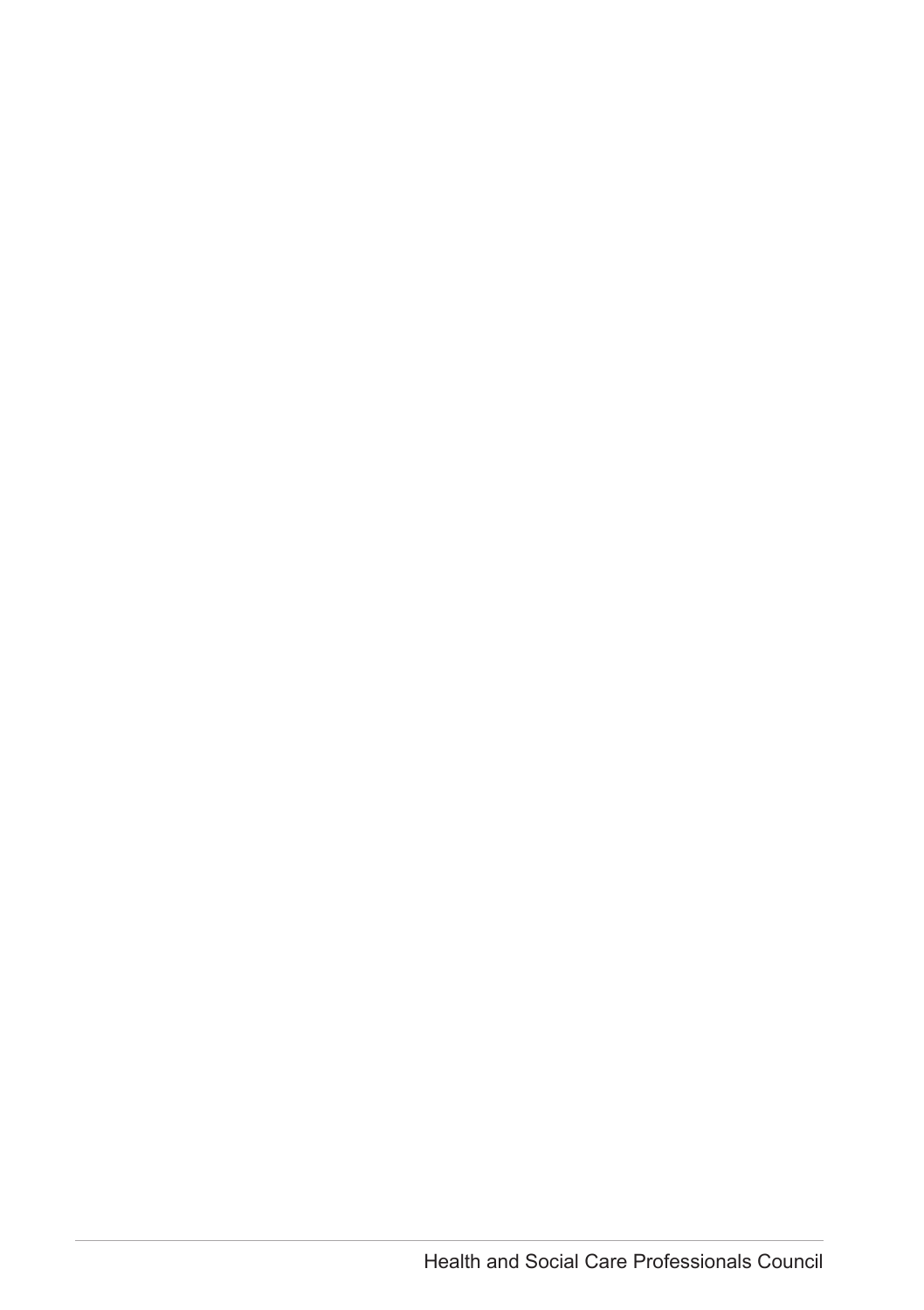## **Contents Page**

| 1. About CORU                                                    | $\overline{2}$ |
|------------------------------------------------------------------|----------------|
| 2. Who will be regulated?                                        | $\overline{2}$ |
| 3. What is the Council?                                          | 3              |
| 4. What are the functions of Council?                            | 3              |
| 5. What are the Registration Boards at CORU?                     | 4              |
| 6. What is the term of office of members?                        | $\overline{4}$ |
| 7. What skills do you need to be a member of Council or a Board? | 5              |
| 8. What is the time commitment?                                  | 6              |
| 9. Is the role voluntary?                                        | 6              |
| 10. Is training provided?                                        | $\overline{7}$ |
| 11. Further information                                          | 7              |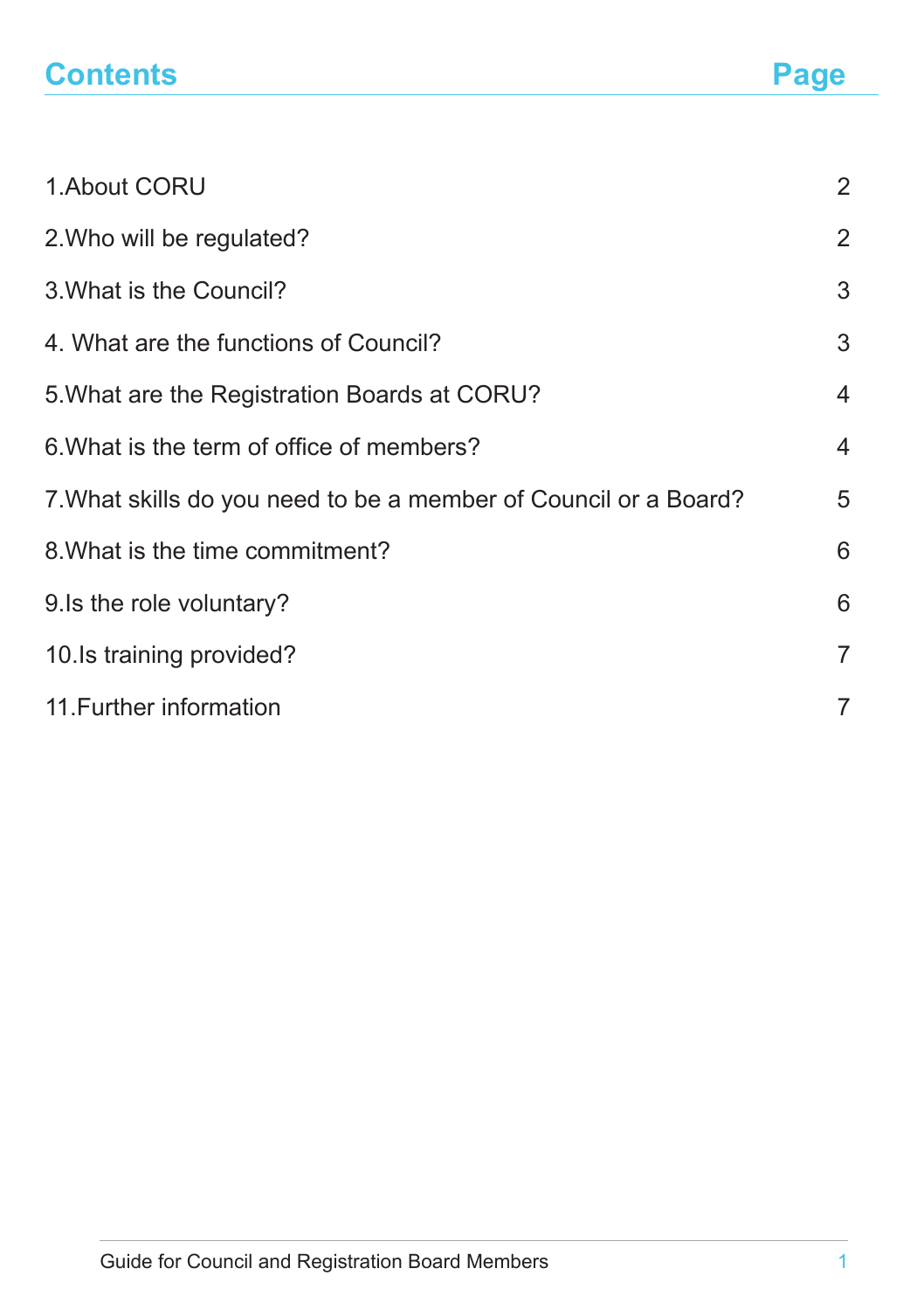## **1. About CORU**

We are a regulator for health and social care professionals. Our role is to protect the public by promoting high standards of professional conduct, education, training and competence through statutory registration of health and social care professionals.

CORU was set up under the Health and Social Care Professionals Act 2005 (as amended). It comprises the Health and Social Care Professionals Council and 13 registration boards – one for each profession named in the Act.

CORU is the umbrella term used to describe the Health and Social Care Professionals Council and the registration boards established for each of the professions.

## **2. Who will be regulated?**

The professions to be regulated by CORU are:

- Clinical Biochemists
- Dietitians
- Medical Scientists
- Occupational Therapists
- Optometrists and Dispensing Opticians
- Orthoptists
- Physiotherapists
- Podiatrists
- Psychologists
- Radiographers and Radiation Therapists
- Social Care Workers
- Social Workers
- Speech and Language Therapists

In the future, the Minister for Health may also add other professions to be regulated by CORU.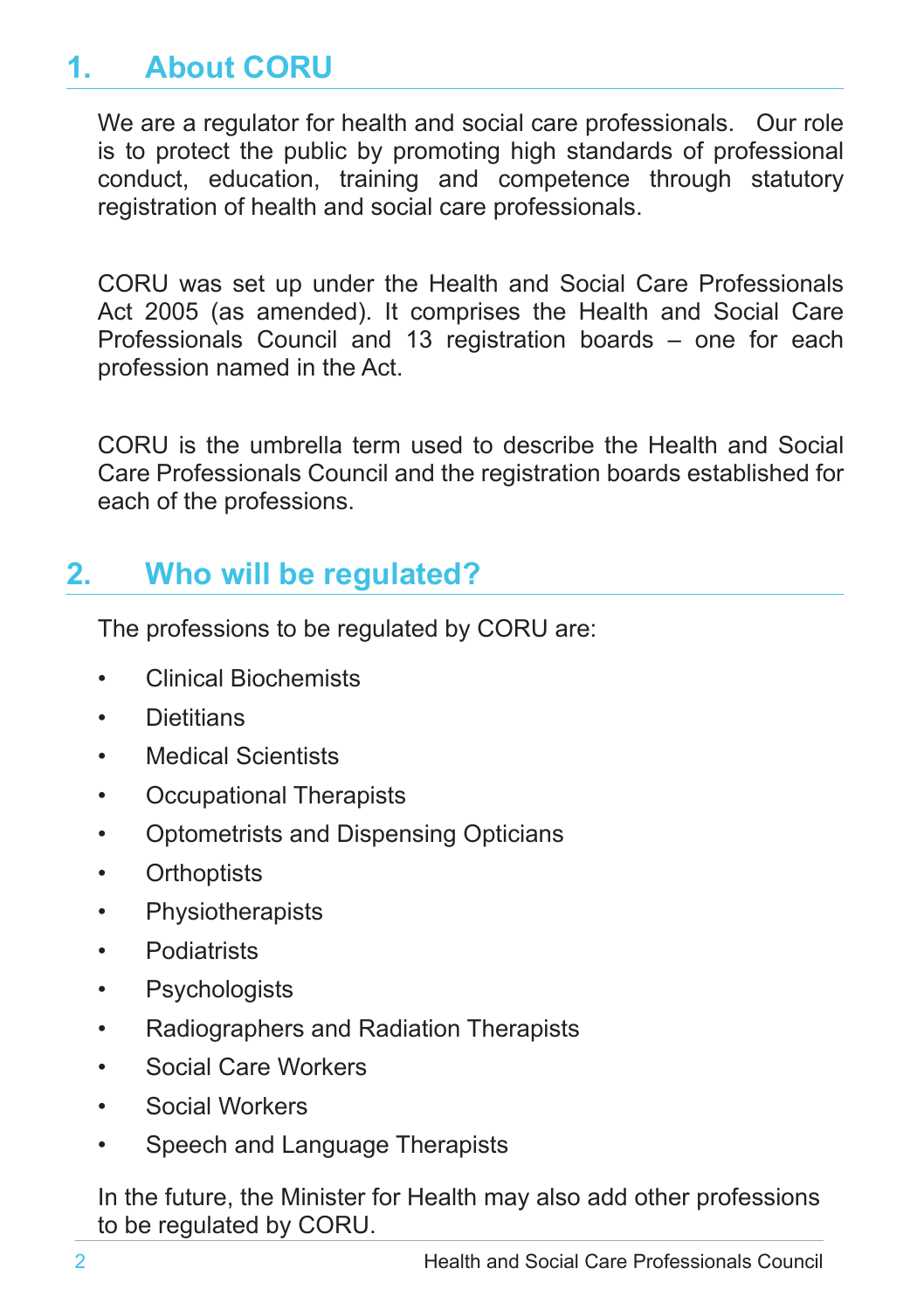## **3. What is the Council?**

The Health and Social Care Professionals Council has 29 members that are unpaid, and a Chair, appointed by the Minister for Health. Each of the professions is represented on the Council. The Council also has other lay people concerned with health and social care. They include representatives from:

- the education sector:
- patient advocacy groups;
- the voluntary sector; and
- public and private sector organisations.

The Council has a 'lay majority' (more lay members than health and social care professionals). This is viewed internationally as one of the best ways of making sure the public interest is at the centre of all that we do.

## **4. What are the functions of the Council?**

Council is responsible for overseeing the governance and strategy of the Health and Social Care Professionals Council, including finance and risk; staffing; legal decisions and strategic planning. In addition to corporate governance, the main functions of the Council are to:

- Oversee and co-ordinate the activities of the Registration Boards
- Enforce standards of practice for registered professionals, including codes of professional conduct and ethics and to manage Fitness to Practise procedures
- Make decisions and give directions relating to the imposition of disciplinary sanctions on registrants.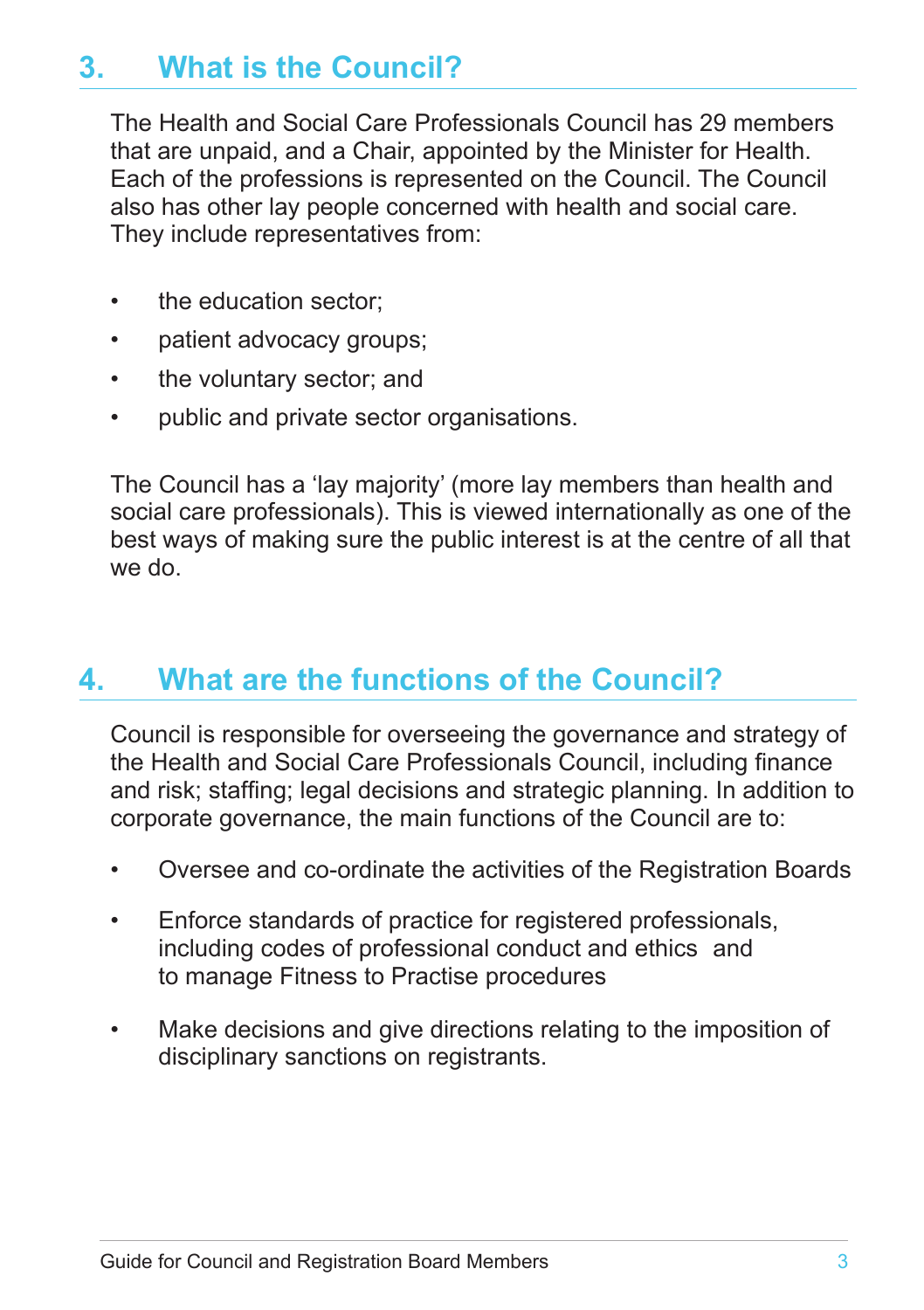## **5. What are the Registration Boards at CORU?**

Each profession has its own Registration Board, which is responsible for registering members of the profession. Each Board has 13 members and, like the Council, each has a lay majority.

The Registration Board is responsible for:

- setting up and maintaining the Register of members for that profession;
- assessing and recognising qualifications gained outside the State:
- approving and monitoring education and training programmes;
- approving qualifications for entry on to the register
- devising the code of professional conduct and ethics; and
- setting the requirements for continuing professional development.

## **6. What is the Term of Office?**

a) Council members

Normally, members hold office for a term of not more than 4 years from the date of appointment and cannot remain a member for more than 2 consecutive terms.

#### b) Registration Board members

A member of a registration board holds office for a term of not more than 4 years specified by the Minister at the time of appointment and cannot remain a member for more than 2 consecutive terms.

One half of the members of a registration board first constituted hold office for a term of 3 years from the date of their appointment. The members who are to hold office for a term of three years are drawn by lot at the first meeting. Each Registration Board elects one of its members to be its chairperson.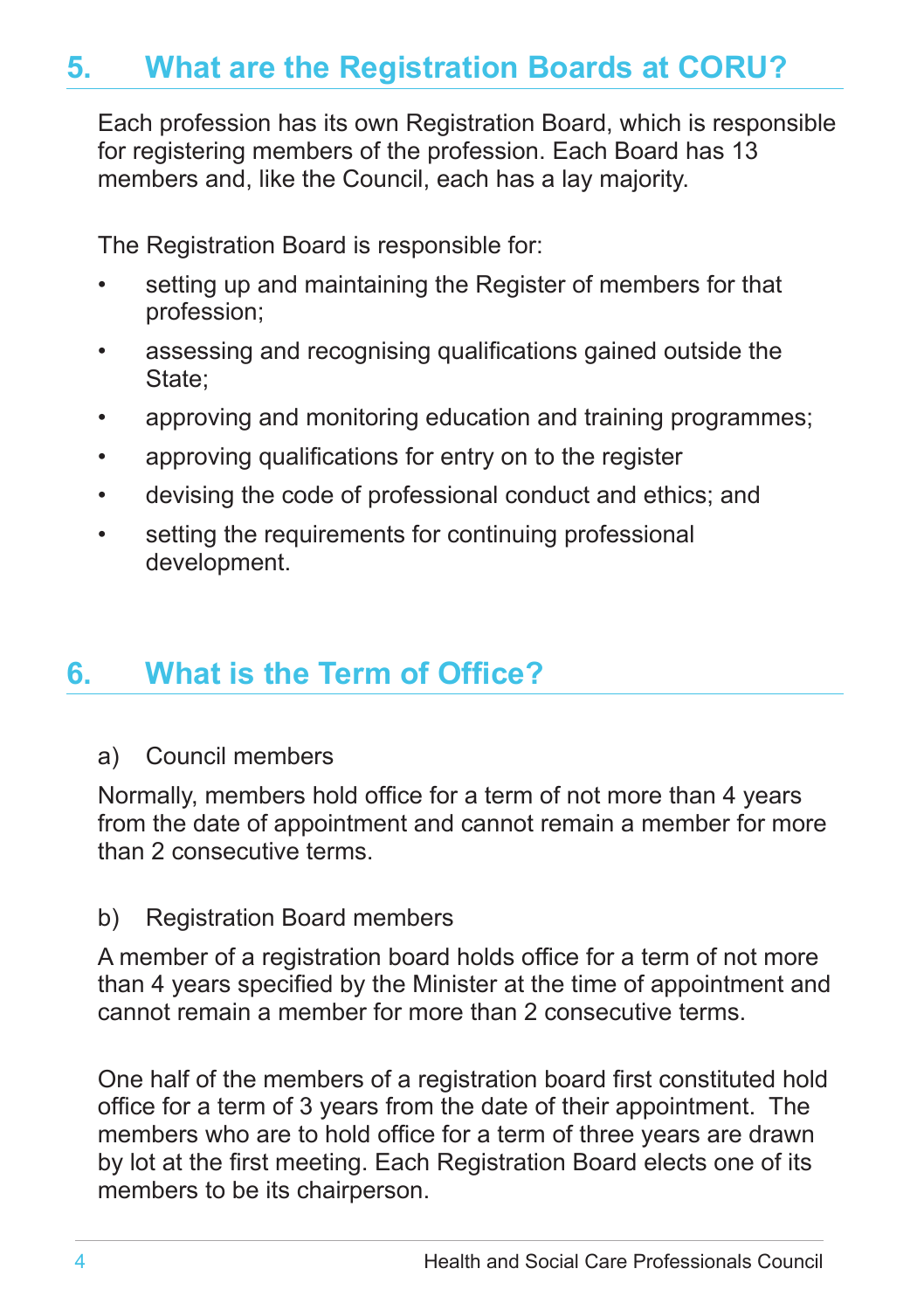### **7. What skills do you need to be a member of Council or a Board?**

The variety of issues to be dealt with will require Council and Board members that can add value through knowledge, experience or expertise gained in their current or previous roles. Members would be expected to bring their professional experience and skills to bear in order make sound decisions and to provide leadership.

This will involve the ability to balance a strategic view of key decisions with a specialist or expert perspective, while being committed to the principle of collective decision making. A patient/ service user focus is essential as our mandate is to protect the public.

Membership also requires understanding and experience of what it takes to develop a well-run, responsive and high performing public sector organisation.

All Board and Council members should be committed to public service. They will be expected to act with integrity and the highest professional standard and to promote fairness, transparency and accountability.

#### **Board and Council members should ideally:**

- Have a track record of effective judgement, decision making, initiative and analytical thought
- Demonstrate experience in identifying solutions to complex issues and understanding their impact and implications
- Possess excellent interpersonal and teambuilding skills with proven ability to build relationships with many different stakeholders
- Display excellent oral and written communication skills, with the ability to negotiate and challenge when necessary
- Possess a strong sense of ethics, integrity and probity
- Have the ability to bring objectivity and scrutiny to the governance of the organisaton.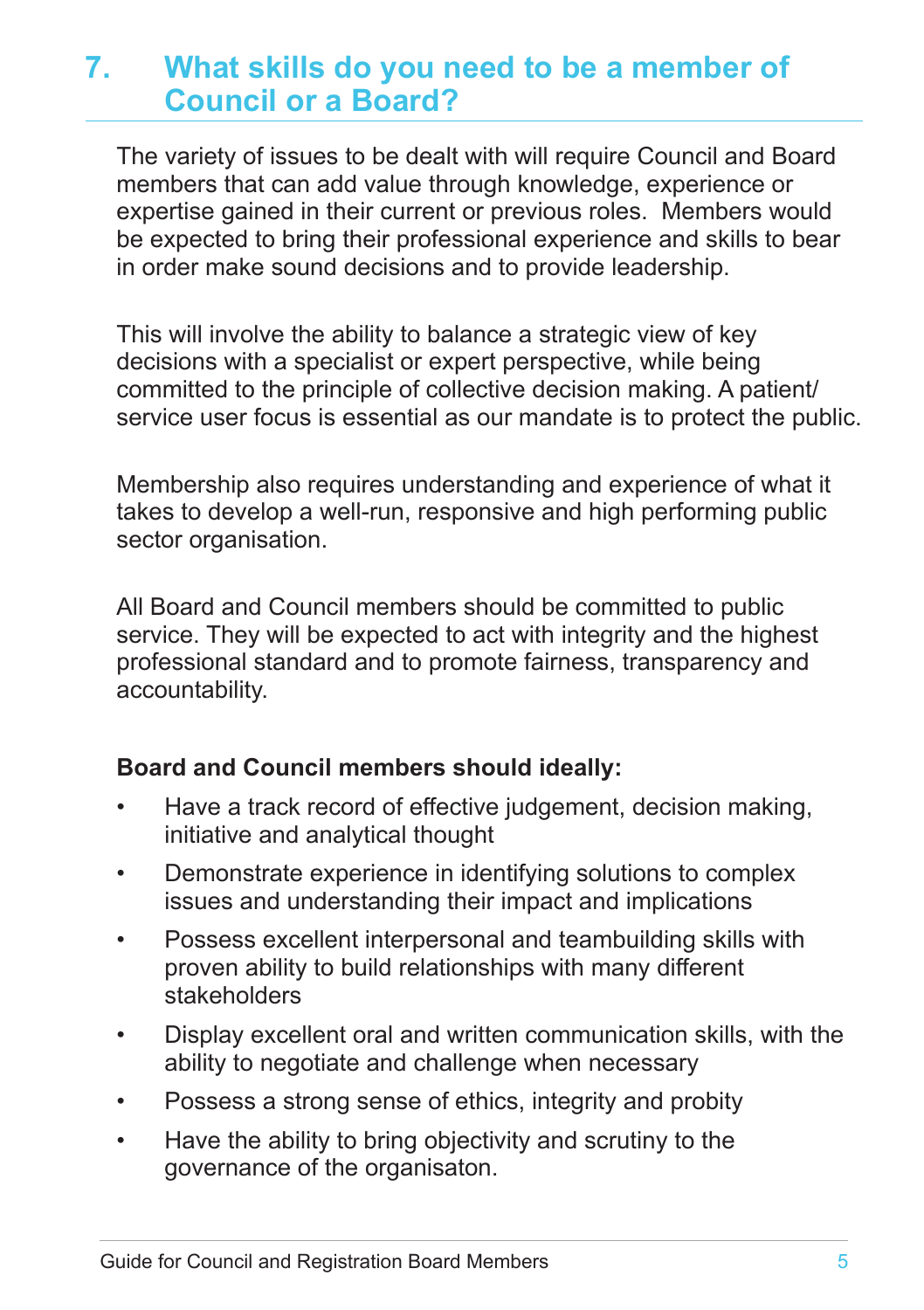In addition, members should

- Be familiar with the business and regulatory environment in which CORU operates and the Health and Social Care Sector in Ireland or demonstrate capacity to acquire this knowledge.
- Have experience of Board membership and/or public administration experience

## **8. What is the time commitment?**

Membership of CORU's Council and registration boards requires high levels of engagement. Successful applicants will be expected to attend up to 10 Council meetings or 10 Board meetings each year and members may also be nominated to serve on committees or sub groups.

Members will be required to devote as much time to their duties as necessary for the proper and efficient discharge of their duties. This will include time in preparation for Council/Board meetings and attending and preparing for committee meetings, stakeholder events and other ad hoc meetings as required. By applying for the position it is assumed that you can meet this time commitment.

Members are obliged to comply with the relevant provisions of the Code of Practice for the Governance of State Bodies. This Code includes a description of the role and responsibilities of board members.

## **9. Is the role voluntary?**

Council and Board members serve on a part-time basis and there is no remuneration for the positions. Members can claim travel and subsistence allowances which will be paid in respect of journeys undertaken to attend meetings or to transact its business. This is in accordance with approved public sector rates.

Meetings are usually held in Dublin city centre. Most communication between the Council and registration boards is electronic and members must be willing to accept communications through electronic means.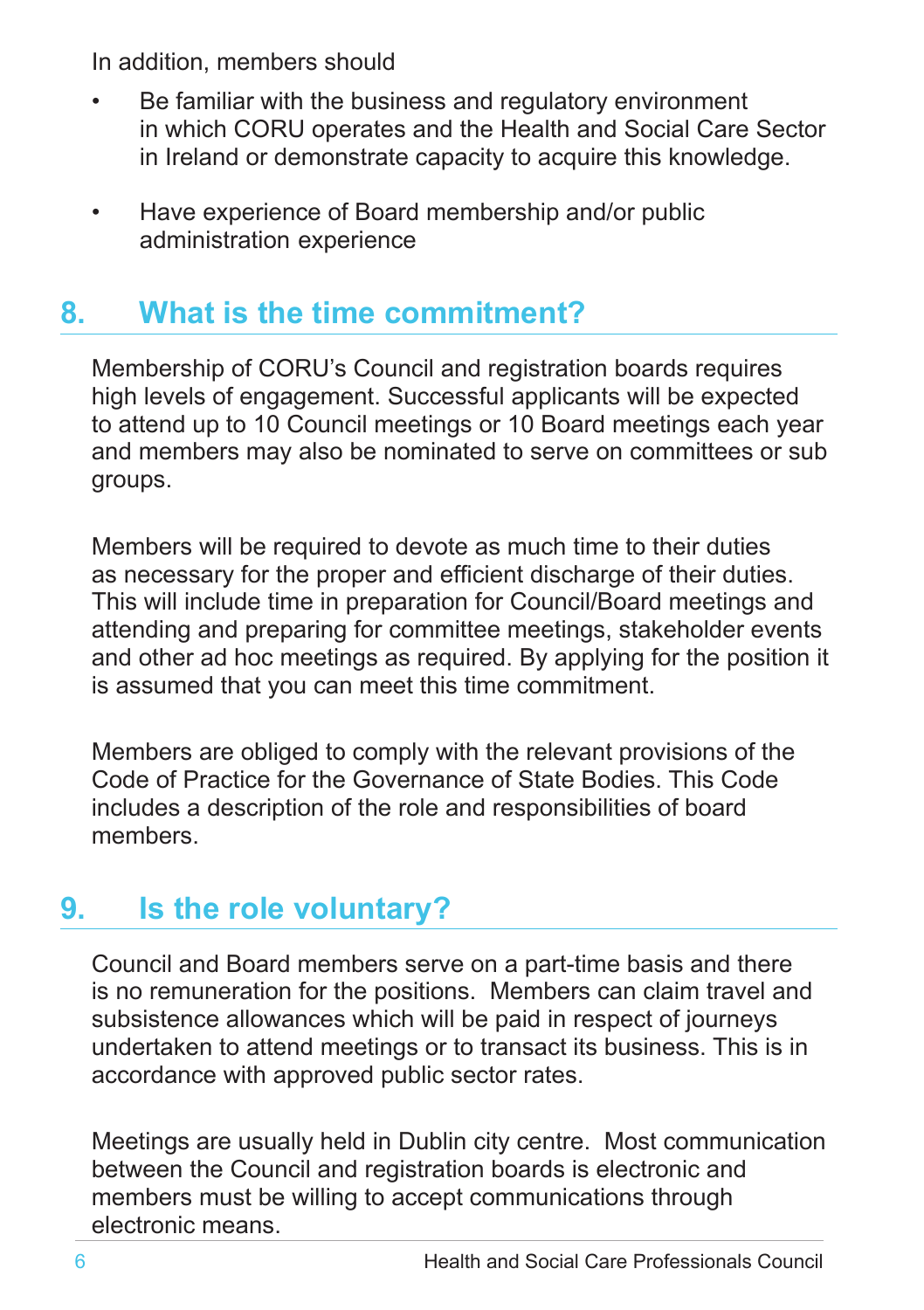## **10. Is training provided?**

Appropriate training is provided to all members.

## **11. Further Information**

Stateboards.ie has prepared a self-assessment questionnaire of competencies for anyone interested in becoming a member of a state board. To access, please visit:

http://stateboards.ie/stateboards/questionnaire/24.htm

For more information on CORU and our work, please visit our website www.coru.ie. You can also call (01) 2933160 or email info@coru.ie with your questions.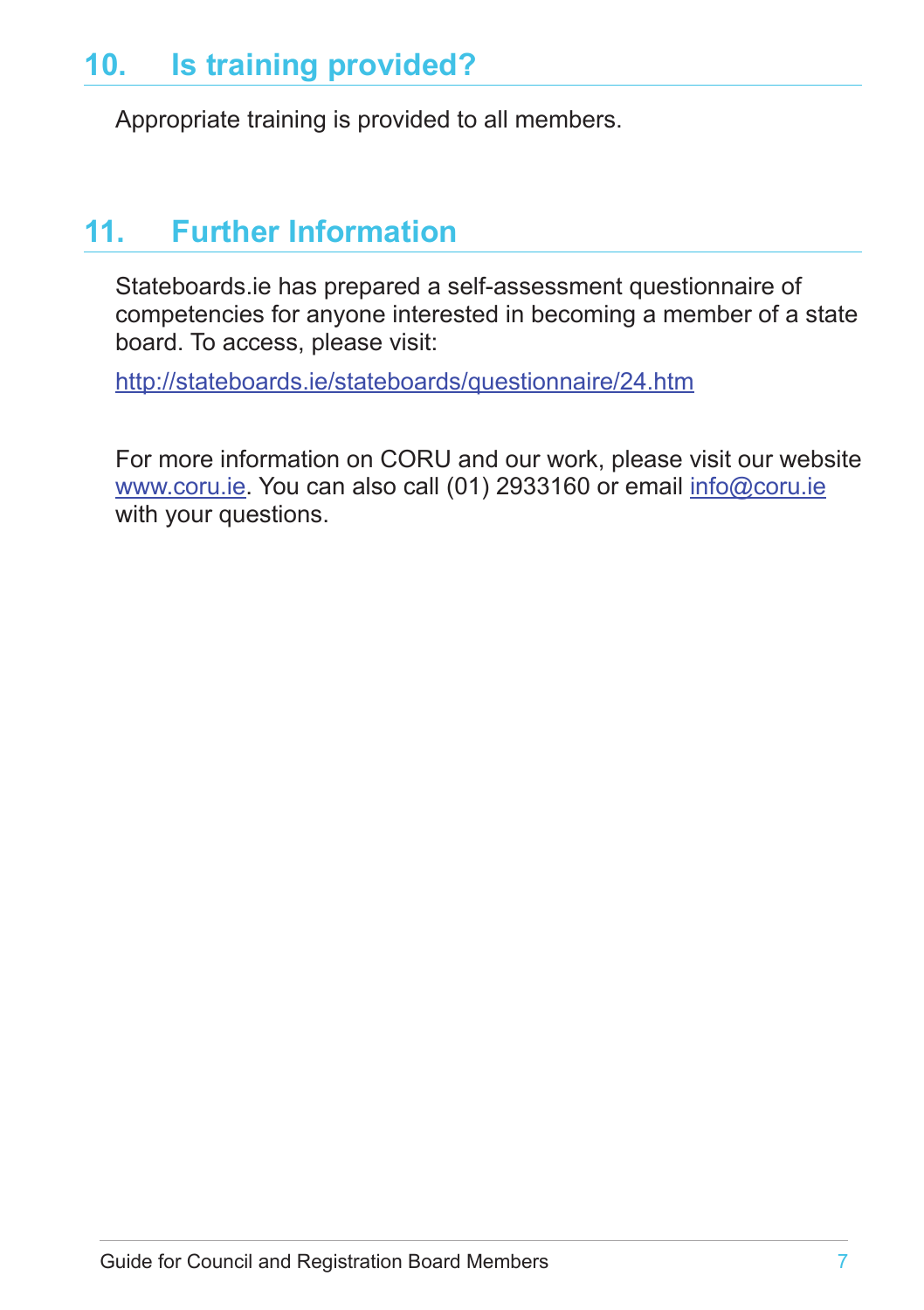## **Notes**